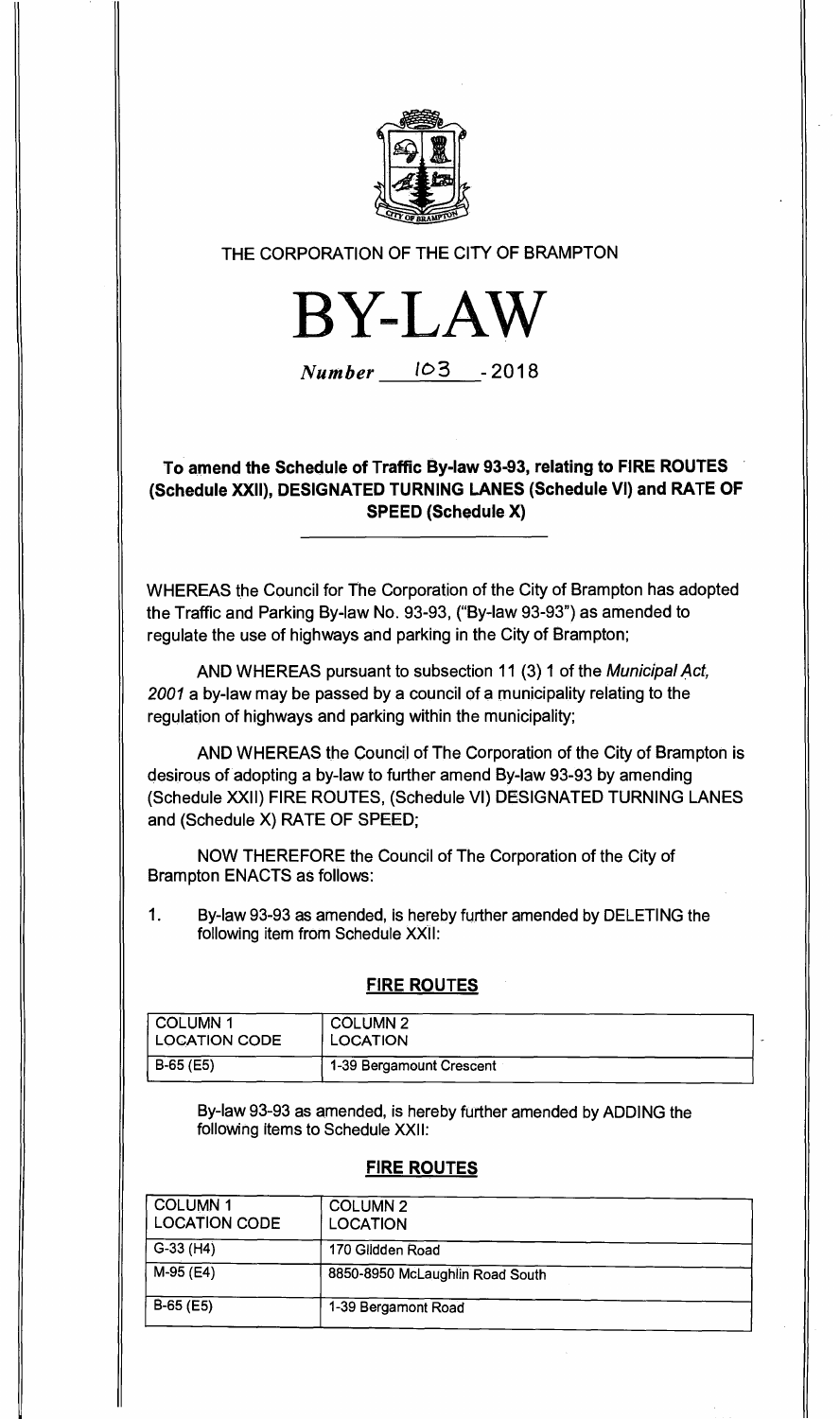**2. By-law 93-93 as amended, is hereby further amended by ADDING the following item to Schedule VI:** 

## **DESIGNATED TURNING LANES**

| <b>COLUMN1</b><br><b>HIGHWAY</b> | <b>COLUMN 2</b><br><b>BETWEEN</b>                                                       | <b>COLUMN 3</b><br><b>LANE</b> | <b>COLUMN 4</b><br><b>DIRECTION</b> | <b>COLUMN 5</b><br><b>COMPULSORY</b><br><b>TURN</b> |
|----------------------------------|-----------------------------------------------------------------------------------------|--------------------------------|-------------------------------------|-----------------------------------------------------|
| Chinguacousy<br>Road             | A point 230 metres<br>north of Steeles<br>Avenue West and<br><b>Steeles Avenue West</b> | <b>Curb Lane</b>               | Southbound                          | <b>Right Turn</b>                                   |

**3. By-law 93-93 as amended, is hereby further amended by DELETING the following items from Schedule X:** 

| <b>COLUMN1</b><br><b>HIGHWAY</b> | <b>COLUMN 2</b><br><b>RATE OF</b><br><b>SPEED</b> | <b>COLUMN 3</b><br><b>BETWEEN</b>                                                                 | <b>COLUMN4</b><br><b>TIMES OR DAY</b>                                                                                                                         |
|----------------------------------|---------------------------------------------------|---------------------------------------------------------------------------------------------------|---------------------------------------------------------------------------------------------------------------------------------------------------------------|
| James Potter<br>Road             | 60                                                | A point 150 metres north of Young<br>Drive and a point 150 metres south<br>of Charolais Boulevard | Except<br>7:00 am to 5:00 pm<br>On first 9 school days<br>ОТ<br>Academic year,<br>$8:35$ am $-9:35$ am<br>$2:55$ pm $-3:55$ pm<br>On all other school<br>days |
| <b>James Potter</b><br>Road      | 60                                                | A point 150 metres south of<br><b>Charolais Boulevard and Steeles</b><br><b>Avenue West</b>       | Anytime                                                                                                                                                       |

# **RATE OF SPEED**

**4. By-law 93-93 as amended, is hereby further amended by ADDING the following items to Schedule X:** 

### **RATE OF SPEED**

| <b>COLUMN1</b><br><b>HIGHWAY</b> | <b>COLUMN 2</b><br>RATE OF<br><b>SPEED</b> | <b>COLUMN 3</b><br><b>BETWEEN</b>                                                         | <b>COLUMN 4</b><br><b>TIMES OR DAY</b>                                                                                                                  |
|----------------------------------|--------------------------------------------|-------------------------------------------------------------------------------------------|---------------------------------------------------------------------------------------------------------------------------------------------------------|
| <b>James Potter</b><br>Road      | 60                                         | A point 49 metres north of<br><b>Fallharvest Avenue and Charolais</b><br><b>Boulevard</b> | Except<br>7:00 am to 5:00 pm<br>On first 9 school days of<br>Academic year,<br>$8:35$ am $-9:35$ am<br>$2:55$ pm $-3:55$ pm<br>On all other school days |
| James Potter<br>Road             | 60                                         | <b>Charolais Boulevard and Steeles</b><br><b>Ave West</b>                                 | Anytime                                                                                                                                                 |
| Countryside<br><b>Drive</b>      | 70                                         | A point 15 metres east of Naperton<br>Drive and Highway 50                                | Anytime                                                                                                                                                 |